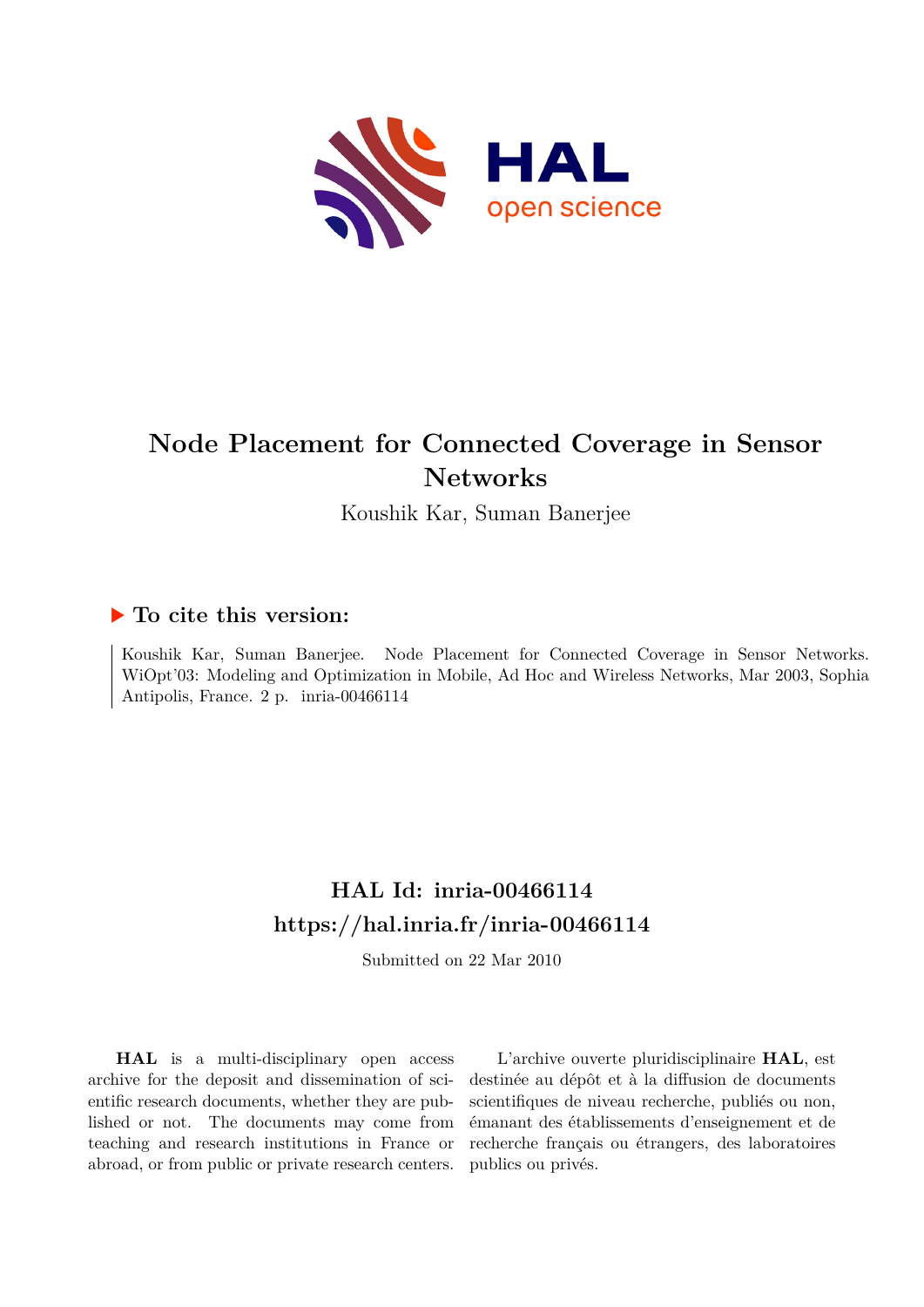### **Node Placement for Connected Coverage in Sensor Networks**

Koushik Kar, Suman Banerjee

*Abstract***— We address the problem of optimal node placement for ensuring connected coverage in sensor networks. We consider two different practical scenarios. In the first scenario, a certain region (or a set of regions) are to be provided connected coverage, while in the second case, a given set of** n **points are to be covered and connected. For the first case, we provide solutions that are within a small factor of the optimum. For the second case, we present an algorithm that runs in polynomial time, and guarantees a constant factor approximation ratio.**

#### I. INTRODUCTION

We address two issues that are quite important in the deployment of wireless sensor networks. They are:

*Coverage:* Each sensor device typically has a physical sensing range within which it is able to perform its operation. One goal of a sensor network is that each location in the physical space of interest, should be within the sensing range of at least one of the sensors.

*Connectivity:* It is typically more energy efficient to aggregate all the sensor data at a few specific wireless nodes (gateways) from where the data can be uploaded to the remotely located monitoring station. Therefore the sensors need to organize themselves into a connected ad-hoc network. Since the wireless radio in each sensor node also has a transmission range, the location and placement of the sensors determine the connectivity of the sensor network.

Wireless sensor networks need to meet both these requirements of coverage and connectivity. In general, there are two different ways of deploying a sensor network. We consider the scenario where it is possible to explicitly place a set of sensor nodes at specific locations as desired. Such a deployment mechanism is possible in friendly and accessible environments. We focus on the problem of optimal placement of sensor nodes to guarantee such connected coverage.

In the problem we address, we are given a region, a set of regions, or a set of points that are to be covered sensors, such that the set of sensors form a connected network. The optimization objective is to minimize the number of sensors used. We assume that each sensor is capable of detecting signals within a fixed radius  $r$  around it, i.e., each sensor "covers" all points that are within a circle of radius  $r$  around it. Moreover, we assume that the communication range of any sensor is also r, i.e., a sensor is "connected" only with sensors that are within a fixed radius  $r$  from it. The sensing and the communicating radii are in general different. In this extended abstract, however, we focus only on the case where the sensing and communication radii are equal and identical for all the sensors.

We address several important and interesting versions of the optimal connected coverage problem. First we consider the case where the object to be covered is a region in a twodimensional plane. Next we consider the problem where we are required to cover a given set of  $n$  points in the two-dimensional plane. In this abstract, we refer to these two problems as the *region-coverage* and the *point-coverage* problems respectively. The region-coverage problem is important when the goal is to gather information about an entire region under study, e.g. environment and weather monitoring. In contrast, the pointcoverage problem is useful when it is sufficient is to monitor the state of a set of specific locations in the region, e.g. monitoring leakage of hazardous gaseous materials at ventilation points.

The problem of providing coverage to a given region, or a given set of points, and its variants, has received prior attention in the research community [1], [2], [3], [4]. However, there has not been much significant research on the problem of *connected* coverage which we address in this abstract.

#### II. THE REGION-COVERAGE PROBLEM

We first study the case in which the region to be covered is the entire two-dimensional plane. The solution for this simple special case provides some valuable insights for approaching the more complex region-coverage problems. We then discuss how regions of finite sizes can be provided connected coverage.

We use the following terminology in the rest of this abstract. Sensors with a sensing/transmitting radius  $r$  can be modelled as a disk with radius r. We refer to such disk as an r-*disk*. An rdisk covers only those points that fall within it. Two r-disks are connected if the center of each one falls in the other. Clearly, to provide connected coverage to a region, the set of disks used much cover all points in that region, and the connectivity graph of all the r-disks must form a single connected component in a graph theoretic sense.

#### *A. Connected coverage for the two-dimensional plane*

In order to cover the entire two-dimensional plane with  $r$ disks, we clearly need an infinite number of disks. The appropriate optimization metric in this case should therefore be the number of disks used per unit area (which we call *density*). Next we outline a simple disk placement pattern which achieves a density that is approximately optimal.

To describe the solution, we first definite a pattern referred here as an *r*-*strip*. As shown in Panel (a), Figure 1, an *r*-strip is a string of r-disks placed along a line such that the distance between the centers of any two adjacent  $r$ -disks is  $r$ . Clearly, the nodes in an r-strip form a single connected component. Now let us tile the entire plane with these r-strips, all oriented along the x-axis. For every even integer k, place an r-strip oriented parallel to the x-axis such that the point  $(0, k(\frac{\sqrt{3}}{2} + 1)r)$  is the

K. Kar is with the ECSE Department, Rensselaer Polytechnic Institute, Troy, NY 12180, USA (email: koushik@ecse.rpi.edu).

S. Banerjee is with the CS Department, University of Maryland, College Park, MD 20742, USA (email: suman@cs.umd.edu).